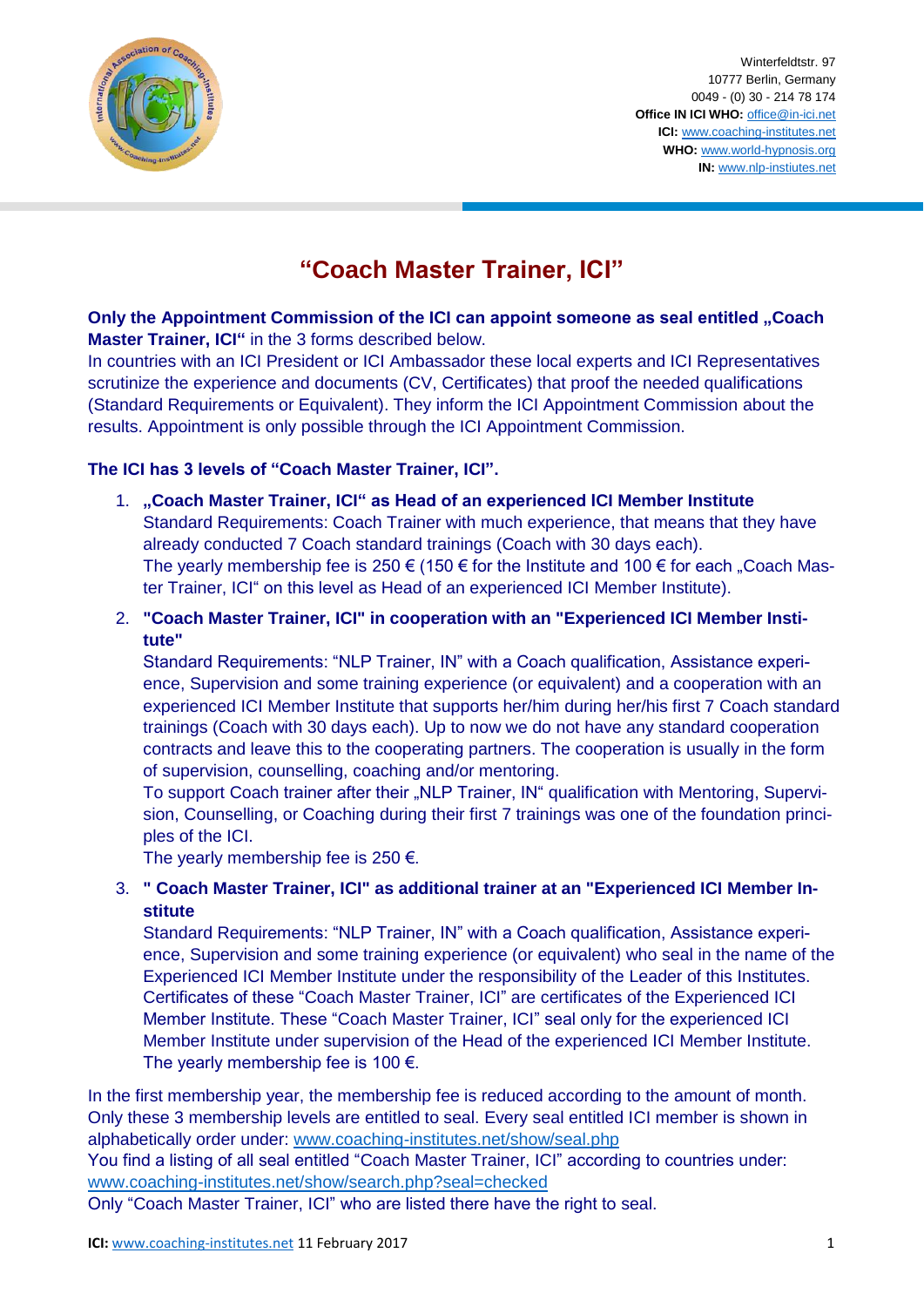The online IN/ICI membership application: [www.coaching-institutes.net/smart\\_application/reg.php](http://www.coaching-institutes.net/smart_application/reg.php)

A "Coach Master Trainer, ICI " has as prerequisite for his appointment at least 1.120 hours of training experience. A Head of an experienced ICI Member Institute at least 1.540 hours. For more details, please see the table below.

**Requirements for the appointment of a seal entitled "Coach Master Trainer, ICI"** 

in the 3 variations:

- a) "Coach Master Trainer, ICI" at an Experienced ICI Member Institute
- b) "Coach Master Trainer, ICI" in cooperation with an Experienced ICI Member Institute
- c) "Coach Master Trainer, ICI" as Head of an Experienced ICI Member Institute

| <b>Standard requirements (or equivalent)</b>                                   | <b>Extend</b>   |
|--------------------------------------------------------------------------------|-----------------|
| 1. "Fundamental Coaching Skills, ICI": min. 60 hours/8 days                    | 60 hrs./8 days  |
| 2. "Expert Fundamental Coaching Skills, ICI": min. 130 hours/18 days           | 130 hrs.        |
|                                                                                | /18 days        |
| 3. "Coach, ICI": min. 220 hrs./30 days (18 days "NLP-Practitioner, IN" can     | 220 hrs.        |
| be accounted + 90 hrs./12 days "Coach, ICI" module)                            | /30 days        |
| 4. "Master Coach, ICI": min. 405 hrs./56 days (30 days "Coach, ICI" + 130      | 405 hrs.        |
| hrs./18 days "NLP Master, IN" can be accounted + 8 days/55 hrs. "Master        | /56 days        |
| Coach, ICI)                                                                    |                 |
| 5. Trainer Training: min. 130 hrs./18 days, e.g. "NLP Trainer, IN" training or | 535 hrs.        |
| comparable qualification ("NLP Practitioner, IN" can be part of "Coach,        | /74 days        |
| ICI", "NLP Master, IN" can be part of "Master Coach, ICI")                     |                 |
| 6. "Coach Assistant, ICI": min. 220 hrs./ 30 days (Prerequisite: "Master       | 755 hrs.        |
| Coach, ICI" and Trainer Training)                                              | /104 days       |
| 7. "Master Coach Assistant, ICI": 185 hrs./26 days (Prerequisite: "Master      | 940 hrs.        |
| Coach, ICI", "Coach Assistant, ICI" and Trainer Training)                      | $/130$ days     |
| 8. Coaching/Supervision referring to "Coach Master Trainer, ICI": min. 30      | 970 hrs.        |
| hours (may be part of the Trainer Training or assistance)                      | $/=+4$ days     |
| 9. Coaching experience: min. 150 hours (may be part of assistance)             | 1.120 hrs.      |
|                                                                                | $/=\pm 20$ days |
| 10. On the foundation of 1-9 there are 3 membership levels                     |                 |
| a) "Coach Master Trainer, ICI" at an Experienced ICI Member Insti-             | a) 1.120 hrs.   |
| tute: under the guidance of a Head of an Experienced ICI Member In-            | $/154$ days     |
| stitute - see c)                                                               |                 |
| b) "Coach Master Trainer, ICI" in cooperation with an Experienced              | b) 1.120 hrs.   |
| <b>ICI Member Institute</b>                                                    | $/154$ days     |
| c) "Coach Master Trainer, ICI" as Head of an Experienced ICI Mem-              | c) 1.540 hrs.   |
| ber Institute                                                                  | $/210$ days     |
|                                                                                | (min. $7x$      |
|                                                                                | "Coach, ICI")   |

The online IN/ICI membership application: [www.coaching-institutes.net/smart\\_application/reg.php](http://www.coaching-institutes.net/smart_application/reg.php)